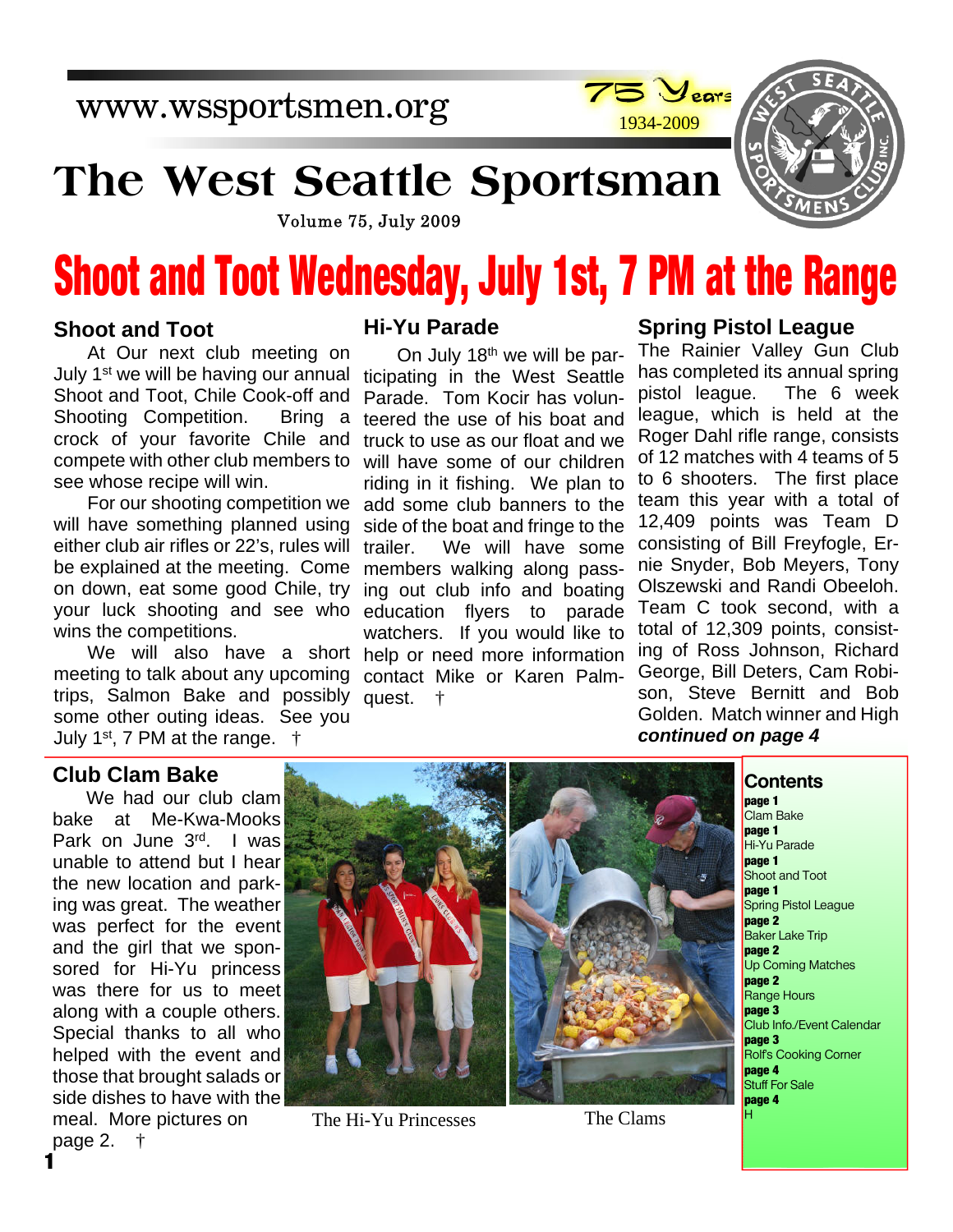

#### **Baker Lake Trip**

Over the weekend of June 5<sup>th</sup> – 7<sup>th</sup> about 13 of us went to Baker Lake for some Kokanee and rainbow trout fishing. The fish were not biting much only a few were caught but the weather was perfect and the campground and sites were very nice. We tried craw fishing but only caught a few.

Everybody had a great time especially the dogs. Cam's dog had some fun fishing and Roz





Willie pretends he is a Bird Dog

and Jerry's dog decided to pretend he was a parrot.



Daley fishing



We may try this lake again next year only earlier in the spring. † Jerry and Mike trolling by

**Range Hours and Activity** Monday - Small Bore - 6 PM, Tuesday -

#### **Up coming Small Bore & Air Matches**

| Jul 25-26    | Vancouver | NRA 3-Position Regional                    |
|--------------|-----------|--------------------------------------------|
| Aug 21-23    | Tacoma    | State Smallbore International Camp         |
| Sep 12       | Puyallup  | State 4-H Championship                     |
| Sept 12-13   | Tacoma    | State Conventional Prone Championship      |
| Sep 26-27    | Tacoma    | Schutzenfest / Outdoor Int'l Championship  |
| Oct 31-Nov 1 | Olympia   | State Indoor Int'l 3-P Championship (West) |
| Nov 14       | Puyallup  | JORC (West)                                |
| Dec 5        | Olympia   | JOARC (West)                               |

Volume 75, July 2009

Summer Air Pistol, Wednesday - Juniors - Call Fred Burr at 206-935-4883 for information. Cost: Adult members \$2.00, non- members \$4.00, Juniors \$1.00.

**2** www.wssportsmen.org The West Seattle Sportsman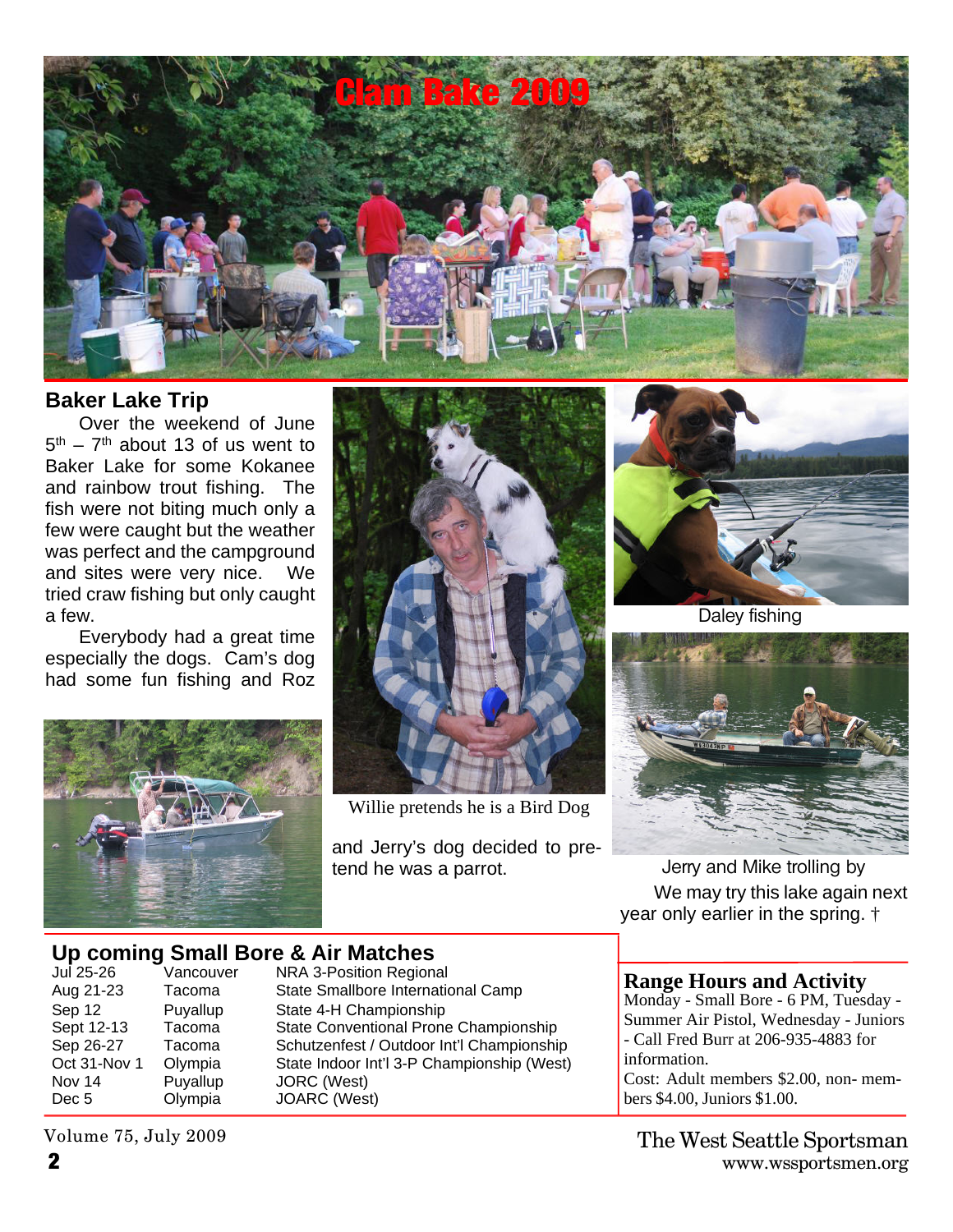#### **The West Seattle Sportsmen's Club Sponsors of the Roger Dahl Rifle Training Range**

| President – Cam Robison    |
|----------------------------|
| Vice Pres. – Steve Loo     |
| Secretary – Tony Olszewski |
| Treasurer – Tom Kocir      |
| Rec. Sec. - Roz Mascio     |

206-431-8337 Greg Boyd 206-965-9629 Fred Burr<br>Jerry Mascio 206-719-3528 Ernie Frev Victor 206-719-3528<br>Fred Burr 206-935-4883 425-226-5643 Fred Burr 206-935-4883 Frank Novito

#### **OFFICERS TRUSTEES LIFE TIME MEMBERS**

Treasurer – Tom Contact us at: info@wsportsmen.org<br>206-719-3529 Contact us at: info@wsportsmen.org Contact us at: info@wssportsmen.org

Rolf's Cooking Corner

#### **Ship Wreck**

1 Approx. 7" x 4"deep baking bowl, greased

2 washed potatoes, cut up in 1/4" slices

1 medium size sweet onion, chopped

1/2 cup chopped celery

1/4 cup rice

1 lb Hamburger

1 No. 2 1/2 can Red Kidney Beans, undrained

1 can Tomato soup, undiluted

1 cup favorite mixed frozen vegs.

Heat oven to 350°. Brown ground beef with onions lightly seasoned.



Layer all ingredients starting with potatoes. (Layer 1, Potatoes, Beef, rice, celery, beans; Layer 2, repeat; etc..) Season each layer with salt & pepper. Pour kidney bean juice over last layer and add 1/4 cup water. Spread tomato soup over top. Cover and bake for 1hr 45min. †

### **Events Calendar**

Jul 1st - Shoot & Toot Jul 22<sup>nd</sup> - Board Meeting Aug 5th - Salmon Bake Aug  $12<sup>th</sup>$  - Crabbing opens at Birch Bay Aug 19th - Board Meeting

If you have any ideas for programs to have at the club meetings or any good outing ideas let one of the Officers or Trustees know. You may contact us at: info@wssportsmen.org †

| <b>MEMBERSHIP APPLICATION</b><br><b>New</b>                                                                                                                                                                                                                                                                            | <b>Renewal</b>                          |  |  |  |
|------------------------------------------------------------------------------------------------------------------------------------------------------------------------------------------------------------------------------------------------------------------------------------------------------------------------|-----------------------------------------|--|--|--|
| <b>WEST SEATTLE SPORTSMEN'S CLUB</b>                                                                                                                                                                                                                                                                                   |                                         |  |  |  |
|                                                                                                                                                                                                                                                                                                                        | <b>Date</b> and <b>Date</b>             |  |  |  |
|                                                                                                                                                                                                                                                                                                                        |                                         |  |  |  |
| for membership in the WEST SEATTLE SPORTSMEN'S CLUB and tender herewith the sum of \$<br>payment of one year's dues.                                                                                                                                                                                                   |                                         |  |  |  |
| If your "I solemnly swear that I will abide by the Constitution and By-Laws of the West Seattle Sportsmen's Club and<br>help in its up-building and I will not willfully disobey the Game Laws wherever I fish or hunt. I will always be<br>a true sportsman both in the field and to my brother members at all times. |                                         |  |  |  |
| Signed__________                                                                                                                                                                                                                                                                                                       | If you would like to                    |  |  |  |
|                                                                                                                                                                                                                                                                                                                        | receive the Club<br>newsletter by email |  |  |  |
|                                                                                                                                                                                                                                                                                                                        | check here.                             |  |  |  |
| Phone Representation of the Representation of the Representation of the Representation of the Representation of the Representation of the Representation of the Representation of the Representation of the Representation of                                                                                          |                                         |  |  |  |
| (New Only)                                                                                                                                                                                                                                                                                                             |                                         |  |  |  |
| The West Seattle Sportsman                                                                                                                                                                                                                                                                                             | Volume 75, July 2009                    |  |  |  |

www.wssportsmen.org **3** The West Seattle Sportsman